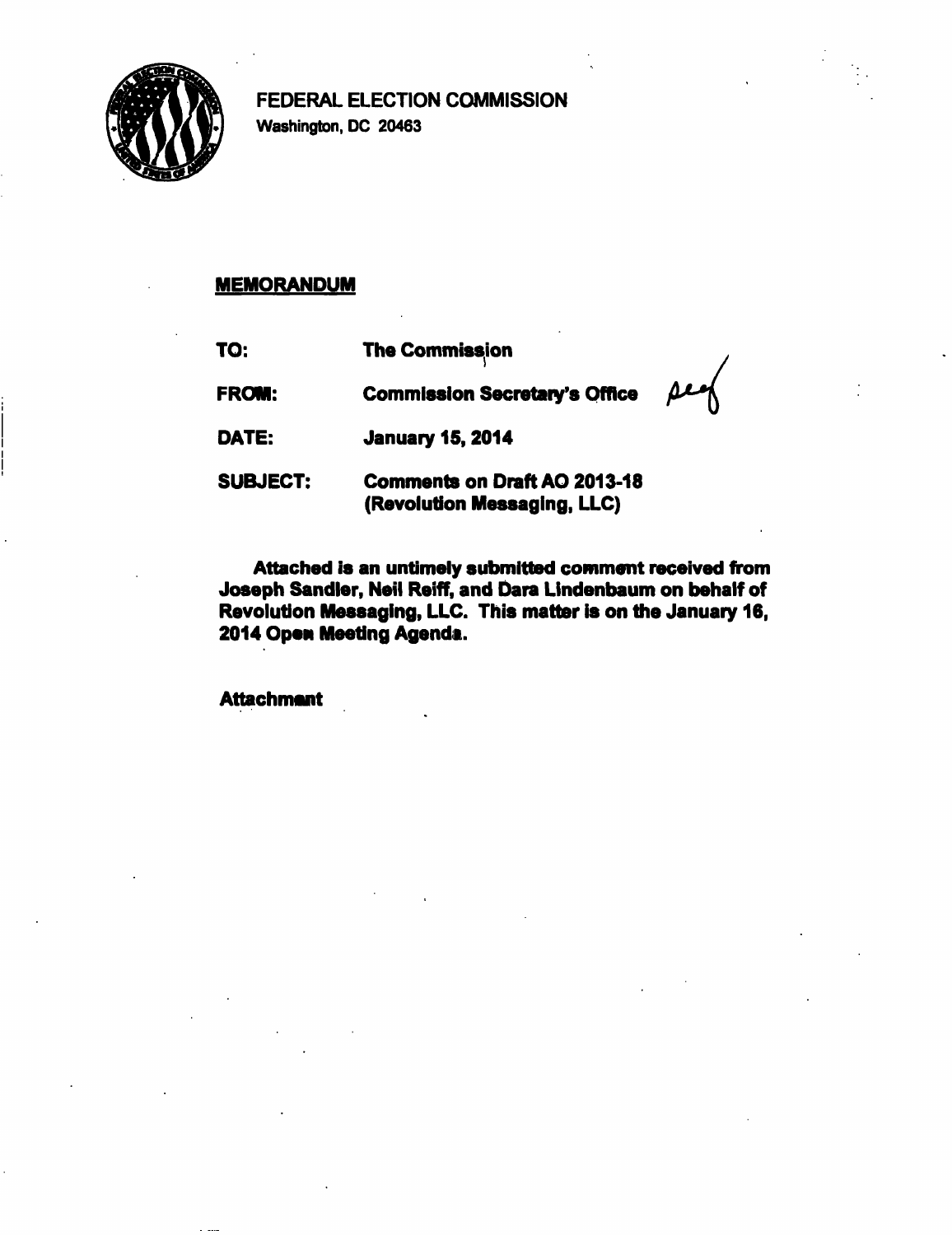# **SANDLER, REIFF, YOUNG & LAMB, P.C.**

January 15,2014

**r-. Z^\ \ -6 A 11= Ob** 

*.... -.p*  **Ji;.v;.,:;,R|AT** 

#### BY E-MAIL AND FACSIMILE

Hon. Shawn Woodhead Werth Commission Secretary Federal Election Commission 999 E Streei, N.W. Washington, OC 20463

Re: Advisory Opinion Request 2013-18 (Revoiution Messaging, LLC)

Dear Madame Secretury:

We are writing on behalf of our client. Revolution Messaging, LLC ("Revolution" Messaging"), to comment on Drafts A and B of Advisory Opinion 2011-19, which are on the Commission's Open Meeting Agenda for tomorrow, January 16,2013. ^

In summary, Draft A does not take into account the nature of the medium at issue and will effectively bar the use of the industry standard form of mobile advertising. The intrinsic limitations of the specific format at issue in this AOR clearly make this format a "small item[] upon which the disclaimer cannot be conveniently printed" within the meaning of the Commission's regulations,  $11 \text{ C.F.R. }$   $8110.11(f)$ . The approach of Draft A is to insist, in effect, that Revolution Messaging's political advertising clients simply choose a different format for their communication. That approach is illogical and inconsistent with both the meaning of the exemption as the Commission had interpreted and applied it, and with the Commission's commitment to accommodate new technologies that lower the cost of campaigning. Draft B is consistent with the language of the regulations and the Commission's longstanding approach to evolving technology. For these reasons, the Commission should adopt Draft B.

#### **Discussian**

Under the '\*small items" exception, the Commission's disclaimer requirements do not apply to "[b]umper stickers, pins, buttons, pens and similar small items upon which the disclaimer cannot be conveniently printed." 11 C.F.R. §110.1 l(f)(i). As the Commission explained in Advisory Opinion 2002-09 (Target Wireless), "By virtue of their size, the 'small' items, listed in [ the regulation], such as bumper stickers, pins, buttons and pens are limited in the size and length of the messages that they are able to contain." *Id.* at 4.

In this AOR, Revolution Messaging has asked the Commission simply to confirm the obvious: that a certain class of mobile phone advertisements—smart phone static banner ads, for which the maximum size is of  $320 \times 50$  pixels or less in size--"by virtue of their size"—are indeed "limited in the size and length of the messages that they, are able.to contain" and therefore fall within the "small items" exemption.

1025 VERMONT AVENUE, N.W., SUITE 300 · WASHINGTON, DC 20005 · TEL: (202) 479-1111 · FAX: (202) 479-1115

 $\bigoplus_{i=1}^n$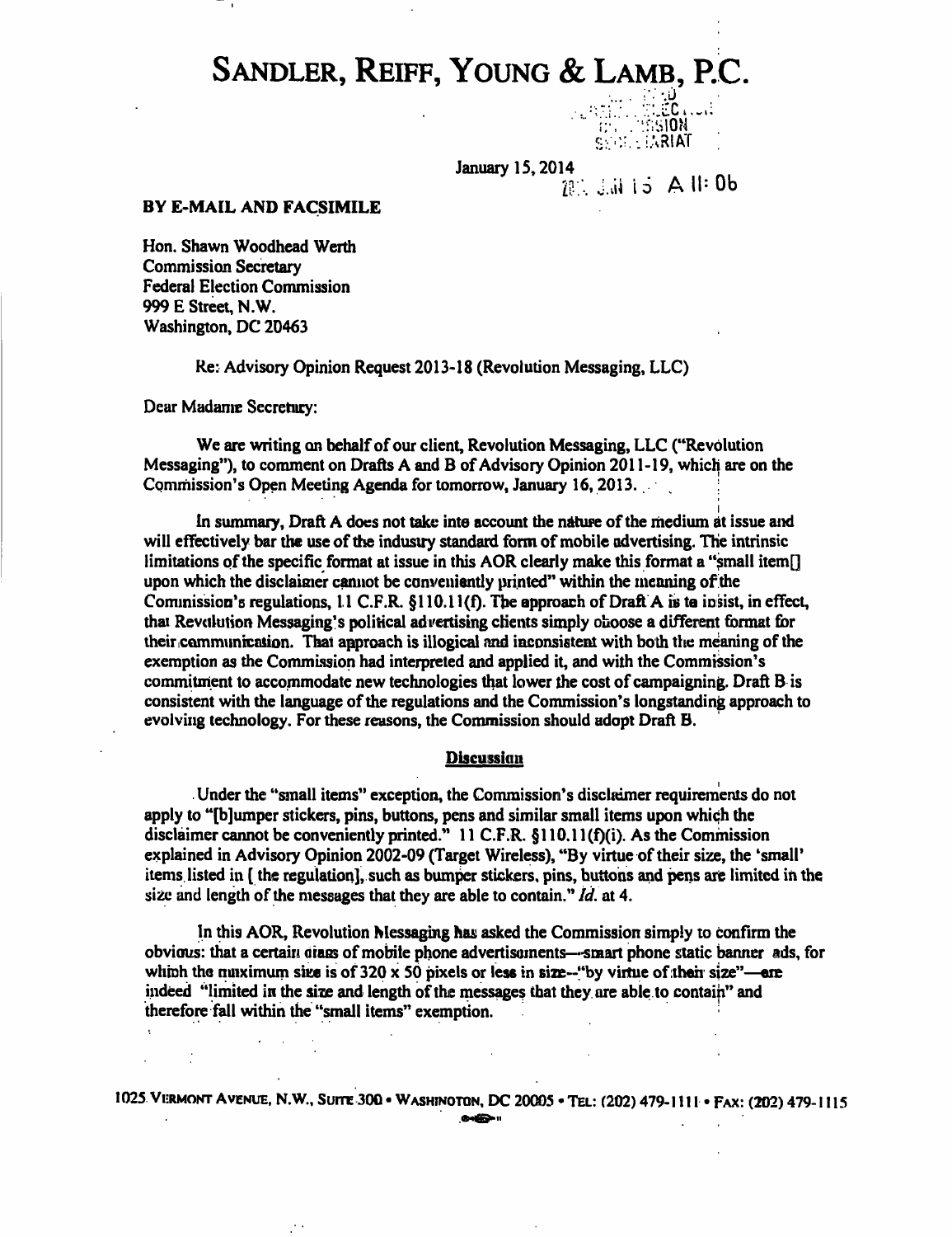### **Federal Election Commission January IS, 2014 Page 2**

**Draft A suggests, however, that the exemption is inapplicable because the advertising of Revolution Messaging's clients "can be presented in larger and expandable formats than the static banner ad of 320 x SO pixels." Draft A at 6. Specifically, Draft A cites the availability of what the Interactive Advertising Bureau's Mobile Phone Creative Guidelines characterize as entirely different categories of advertising: static interstitial, rich media interstitial and rich media banners. "Revolution Messaging therefore has the technological option to use larger mobile phone advertisements that could accommodate both the desired advertising text and the required disclaimer." Id. at 6-7.** 

The position taken by Draft A is illogical and contrary to the meaning of the "small" **items" exemption as the Commission has interpreted it.** 

## **1. The Commission Should Analyze the Applicability of the Exemption to the Fonnat Chosen by the Advertiser, Not Require the Advertiser to Use a Different and Less Suitable Format**

**If an advertisement in a particular format is too small to display a disclaimer, the "small**  items" exemption clearly appli<del>es</del> even though other items in the same medium, but using a **different format, could be made larger. Campaign buttons, for example, can and are made in larger sizes—more than large enough to accommodate a disclaimer. That does mean, of course,**  that the specific exemption for "buttons" does not apply when a specific campaign buttoe in fact **is too small for the disclaimer to be "conveniently printed."** 

**In that regard, the Conunission has never required any committee or entity which chooses to use a specific format for political advertising, in a particular medium, to use a different fonnat in order to accommodate a disclaimer. The Commission has never, for example, denied the**  availability of the "small items" exemption for a bumper sticker on the ground that the advertiser **could include a disclaimer if only the bumper sticker were made big enough. Yet, that is precisely what Draft A would do.** 

**The larger-sized mobile formats identified by Draft A are in fact very different than static banner ads. They are less popular and much less prevalerit, in part because they are more expensive and in part because mobile websites and mobile applications do not want to have ads that are too obtrusive to their users. The 300 x SO and 320 x 50 banner ads are standard and**  widely available. They are the most popular for smartphones today because they work best with **how a mobile phone displays digital content. According to the MoPub Mobile Advertising Marketplace Report for the first quarter of 2013, for example, in March 2013 the cost per mille (thousand impressions) for a 320x50 pixel ad was 54 cents compared to 62 cents for a 300x250 ad and \$1.8S /or 320x480. Of total smartphone spending in March 2013, including tablets, 320x50 ads accounted for nearly 53% of total ad spend—more than all other sizes of advertisements combined.** 

**In such circumstances, the Commission has not required political advertisers to choose an**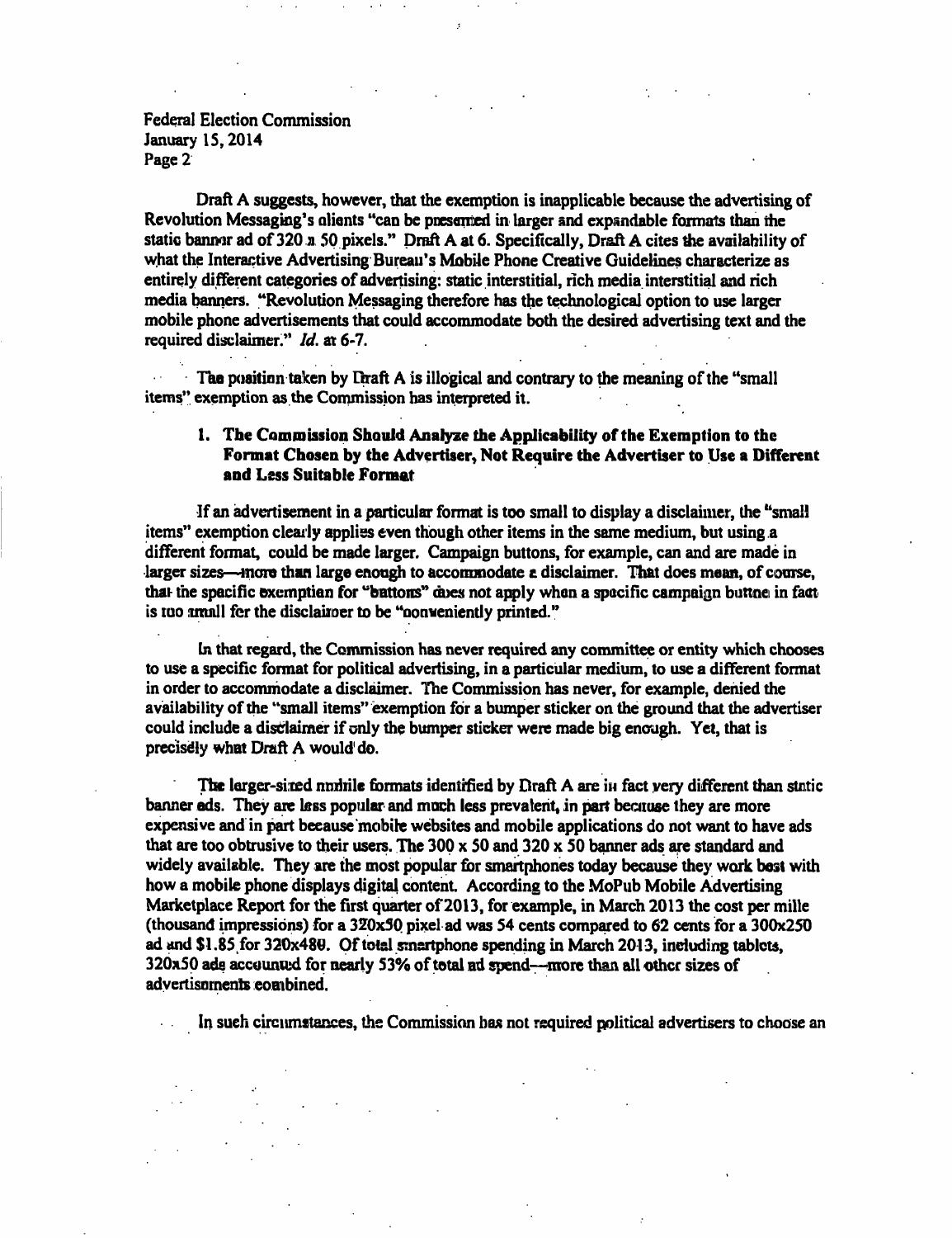## **Federal Election Commission January 15,2014 Page 3**

 $\mathcal{L}_{\text{max}}$  .

advertising format different than the one they want to use. To the contrary, the Commission has **respected the advertiser's choice of fonnat and then looked at the applicability of the exemption to that format. Tn Advisory Opinion 2002-09 (Target Wireless), for example, the requestor**  explained that although it was *technically possible* to remove content in a text message (SMS message) to make room for a disclaimer, it would be unattractive to potential subscribers. See **Letter fiom Target Wireless to Fedieral Election Commission, Comment on AOR 2002-09 (August 21,2002). The Cornmission determined that the format in which SMS messages are**  displayed met the requirements for the small-items exemption: "[T]he wireless telephone screens that you have described have limits on both the size and the length of the information that can be **conveyed," AO 2002-09 at 4.** 

**Likewise, in the case of Revolution Messaging's clients, the "options" identified by Draft A may frequently be less desirable for a number of reasons. The format about which Revolution Messaging has submitted this request—static banner ads for mobile phones—clearly has "limits on both the size and the length of the information that can be conveyed," just as in AO 2002-09. Indeed, it is literally impossible to make a disclaimer included in this format "clear and conspicuous" as required by the Commission's disclaimer regulation, 110.11(c)(1).** 

**Draft A's reliance on Advisory Opinion 2007-33 (Club for Growth PAC) is clearly misplaced. In that Advisory Opinion, the Commission denied a request to exempt a short**  television advertisement from the "stand-by-your-ad" spoken disclaimer. The Commission **found the "small items" exemption inapplicable in that case because it applies to only visual**  media, not to a "spoken stand by your ad disclaimer...." *Id.* at 4 (emphasis in original).

**The Commission should consider the fonnat about which the requestor, Revolution Messaging, has actually asked and decide whether the small-items exemption applies to that format. The answer should be obvious.** 

## **2. Draft A Is Contrary to the Commission's Policy of Accommodating . Technological Innovation That Expands Opportunity for Political Communication**

**As Draft A itself acknowledges, "the Act and Commission regulations need not be barriers to technological irmovation and creative forms of advertising." Id. at 8. Yet imposing**  such barriers is precisely what would result from adopting Draft A.

**Draft A would bar the most standard mobile advertising format from political advertising**  and prevent the use of new and often less expensive ways to spend money on paid messaging. Some political advertisers who onuld afforu static banner ads may not be able to afford rich **media or interstitial ads. Draft A would require such advertisers to utilize mobile advertising**  formats to better fit the Commission's requirements, instead of allowing such advertisers to utilize the format that best moots their needs, and themby expanding access to political communication. Political campaigns and enmittees should be able to take advantage of the